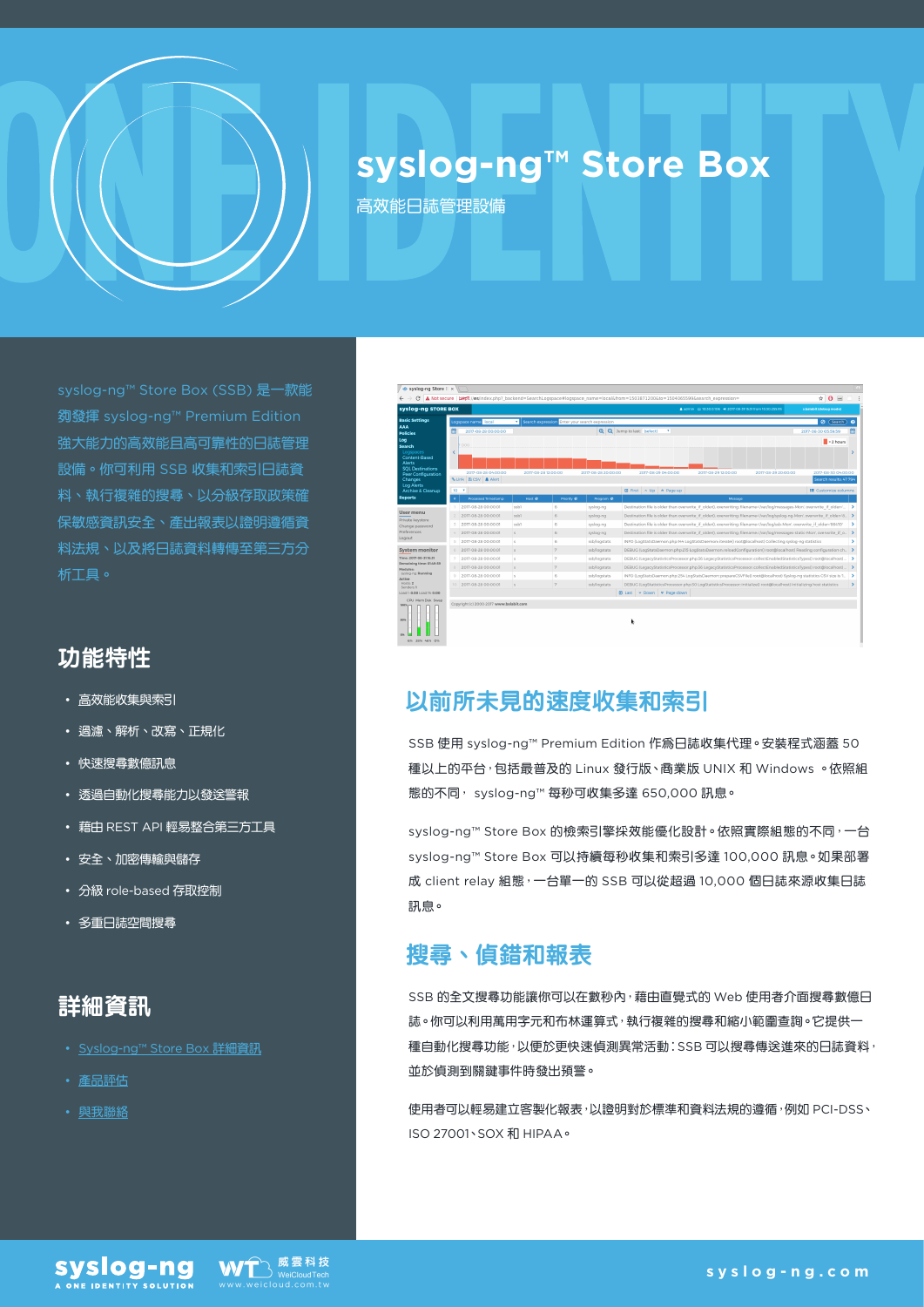### 過濾器與正規化

SSB 提供以訊息 metadata 和訊息內容為基礎的彈性過濾功能, 以減少 高流量環境和區段資料所產生的雜訊,達到更好的搜尋和分析。

**PatternDB™ 能夠根據訊息內容,對傳送進來的日誌進行即時分類,從** 非結構化日誌訊息擷取資訊單元,讓你可以匯集不同的日誌格式以便於 搜尋和統計。

解析和改寫功能可供你根據過濾器和 PatternDB 結果,轉換和正規化 日誌,以實現有效的搜尋與分析。

### 確保日誌資料安全

日誌可以使用 **Transport Layer Security (TLS)** 加密,從 syslog-ng™ Premium Edition clients 傳輸到 SSB ,以保護任何敏感資料。 TLS 在 主機和伺服器之間使用 X.509 憑證進行相互驗證。

SSB 的 **Logstore** 將日誌資料儲存在加密、壓縮並且加上時間戳記的 二進位檔案,且只允許授權的人員存取。

認證、授權與稽核 (Authentication, Authorization and Accounting) 設定提供分級存取控制,根據使用者群組權限限制 SSB 組態和存檔日誌 的存取。SSB 可以和 LDAP 及 Radius 資料庫相整合。



#### 儲存和轉傳

SSB 讓你可以儲存大量日誌資料,建立自動留存政策,以及將資料備份 到遠端伺服器。最大的 SSB 設備可儲存多達 10 TB 未壓縮資料。

SSB 可以自動將資料歸建到遠端伺服器。遠端伺服器上面的資料同樣可 接受存取和搜尋,你可以從 SSB 的 Web 介面存取數 TB 的稽核記錄。 SSB 藉由 Network File System (NFS) 或 Server Message Block (SMB/CIFS) 協定,利用遠端伺服器當成一台網路驅動器。

你也可以將日誌轉傳至第三方分析工具或藉由其 **REST API** 從 SSB 擷 取資料。你可以在 HTTPS 之上使用一個 RESTful 協定存取該 API, 亦 即你可使用任何能存取 RESTful HTTPS client 的程式語言,將 SSB 整 合到你的環境,包括普及的語言例如 Java 和 Python。

# **搜尋多重日誌空間、設備與地點**

SSB 將日誌收集和索引到一個稱為日誌空間 (logspaces) 的虛擬容器, 讓企業能夠以任意數量的準則,區分他們的日誌資料,以及根據使用者 權限內容對日誌施以存取限制。多重日誌空間搜尋功能可供你搜尋位於 多重日誌空間的日誌資料,不論是在相同的 SSB 設備上或者在遠端地點 的不同設備。多重設備搜尋能力讓企業能以一種符合成本效益的方式增 加設備,彈性的延展他們的日誌管理。

syslog-ng 威雲科技 WT